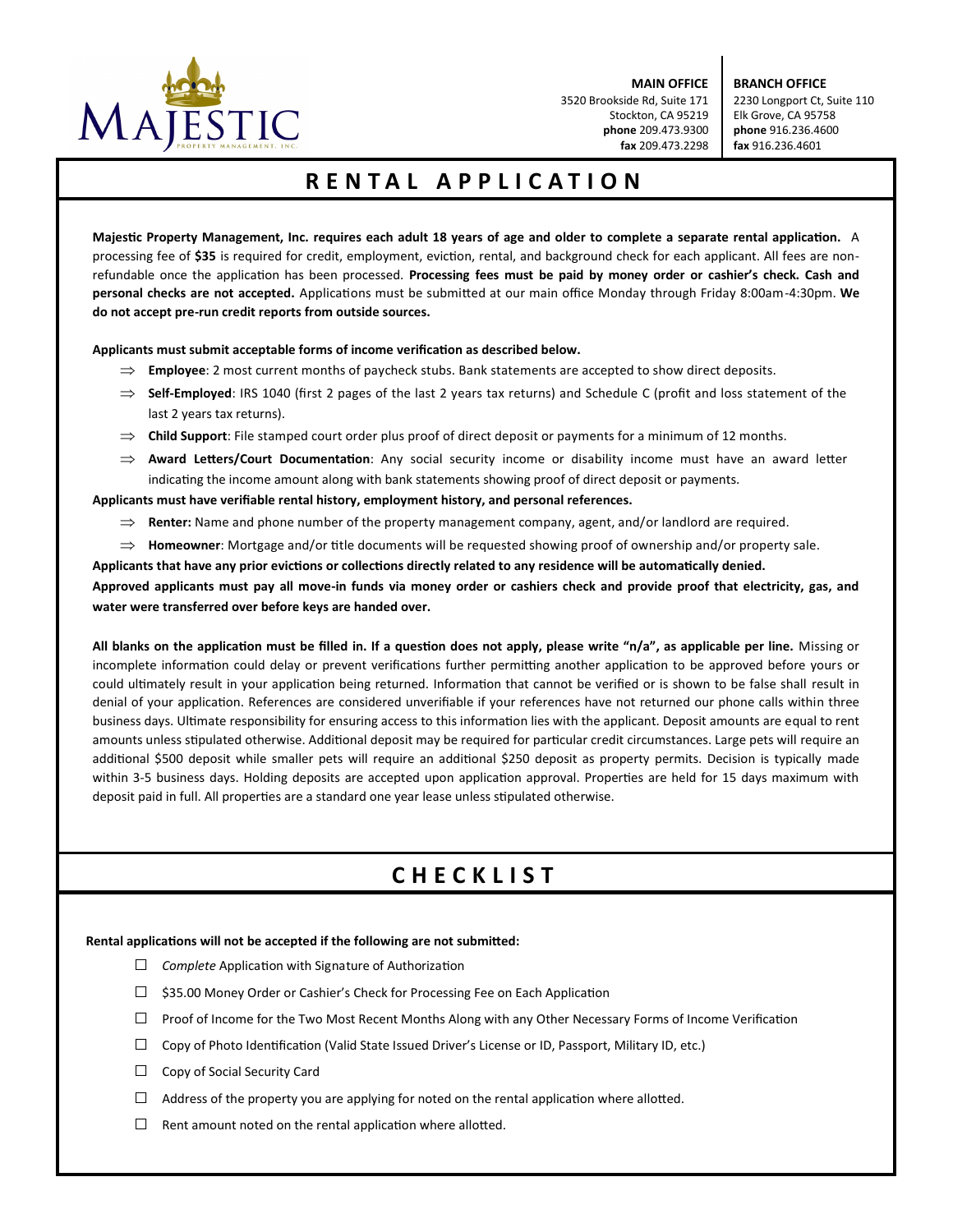# **APPLICATION TO RENT ICATION ICATION ICATION ICATION ICATION ICATION**

|                                  | (All sections must be completed)<br>Individual applications required from each occupant 18 years of age or older. |          |                   |                    |                           |            |                                       |                                                 |                                       |                          |                          |                     |  |
|----------------------------------|-------------------------------------------------------------------------------------------------------------------|----------|-------------------|--------------------|---------------------------|------------|---------------------------------------|-------------------------------------------------|---------------------------------------|--------------------------|--------------------------|---------------------|--|
| Last Name                        |                                                                                                                   |          | <b>First Name</b> | Middle Name        |                           |            |                                       | Social Security Number or ITIN                  |                                       |                          |                          |                     |  |
|                                  | Other names used in the last 10 years                                                                             |          |                   |                    | Work phone number         |            |                                       | Home phone number                               |                                       |                          |                          |                     |  |
|                                  | Date of birth<br>E-mail address                                                                                   |          |                   |                    |                           |            | Mobile/Cell phone number              |                                                 |                                       |                          |                          |                     |  |
|                                  | Photo ID/Type                                                                                                     |          | Number            |                    | <b>Issuing government</b> |            |                                       | Exp. date                                       |                                       |                          | Other ID                 |                     |  |
|                                  | 1. Present address                                                                                                |          |                   |                    |                           | City       |                                       |                                                 | State<br>Zip                          |                          |                          |                     |  |
|                                  | Date in                                                                                                           |          | Date out          |                    | Owner/Agent Name          |            |                                       |                                                 |                                       | Owner/Agent Phone number |                          |                     |  |
|                                  | Reason for moving out                                                                                             |          |                   |                    |                           |            |                                       |                                                 |                                       | Current rent<br>\$       |                          | /Month              |  |
| 2.                               | Previous address                                                                                                  |          |                   | City               |                           |            | State<br>Zip                          |                                                 |                                       |                          |                          |                     |  |
|                                  | Date in                                                                                                           |          | Date out          |                    | Owner/Agent Name          |            |                                       |                                                 |                                       |                          | Owner/Agent Phone number |                     |  |
|                                  | Reason for moving out                                                                                             |          |                   |                    |                           |            |                                       |                                                 |                                       |                          |                          |                     |  |
| 3.                               | Next previous address                                                                                             |          |                   |                    |                           |            |                                       | City                                            |                                       |                          | <b>State</b>             | Zip                 |  |
|                                  | Date in                                                                                                           |          | Date out          |                    | Owner/Agent Name          |            |                                       |                                                 |                                       |                          | Owner/Agent Phone number |                     |  |
|                                  | Reason for moving out                                                                                             |          |                   |                    |                           |            |                                       |                                                 |                                       |                          |                          |                     |  |
| Proposed<br>Occupants:           |                                                                                                                   | Name     |                   |                    | Relation                  | <b>DOB</b> |                                       | Name                                            |                                       |                          | Relation                 | <b>DOB</b>          |  |
|                                  |                                                                                                                   | Name     |                   |                    | Relation                  | <b>DOB</b> |                                       | Name                                            |                                       |                          | Relation                 | <b>DOB</b>          |  |
|                                  |                                                                                                                   | Name     |                   |                    | Relation                  | <b>DOB</b> |                                       | Name                                            |                                       |                          | Relation                 | <b>DOB</b>          |  |
|                                  | Do you have<br>pets?                                                                                              | Describe |                   |                    |                           |            | Do you have a<br>waterbed?            |                                                 | Describe                              |                          |                          |                     |  |
|                                  | How did you hear about this rental?                                                                               |          |                   |                    |                           |            |                                       |                                                 |                                       |                          |                          |                     |  |
| A. Current Employer Name         |                                                                                                                   |          |                   |                    |                           |            |                                       |                                                 | Job Title or Position                 |                          |                          | Dates of Employment |  |
|                                  | Employer address                                                                                                  |          |                   |                    |                           |            |                                       |                                                 | Employer/Human Resources phone number |                          |                          |                     |  |
|                                  | City, State, Zip                                                                                                  |          |                   |                    |                           |            |                                       | Name of your supervisor/human resources manager |                                       |                          |                          |                     |  |
|                                  | Current gross income                                                                                              |          |                   | Check one          |                           |            |                                       |                                                 |                                       |                          |                          |                     |  |
| \$<br>B.                         | Prior Employer Name                                                                                               |          |                   | Per □ Week □ Month |                           | □ Year     |                                       | Job Title or Position                           |                                       |                          |                          | Dates of Employment |  |
|                                  | Employer address                                                                                                  |          |                   |                    |                           |            | Employer/Human Resources phone number |                                                 |                                       |                          |                          |                     |  |
|                                  | City, State, Zip                                                                                                  |          |                   |                    |                           |            |                                       | Name of your supervisor/human resources manager |                                       |                          |                          |                     |  |
|                                  |                                                                                                                   |          |                   |                    |                           |            |                                       |                                                 |                                       |                          |                          |                     |  |
|                                  | Amount \$<br>Other income source _                                                                                |          |                   |                    |                           |            |                                       |                                                 |                                       |                          | Frequency_               |                     |  |
| Amount \$<br>Other income source |                                                                                                                   |          |                   |                    |                           |            |                                       |                                                 |                                       | Frequency_               |                          |                     |  |



Unauthorized Reproduction<br>| of Blank Forms is Illegal.

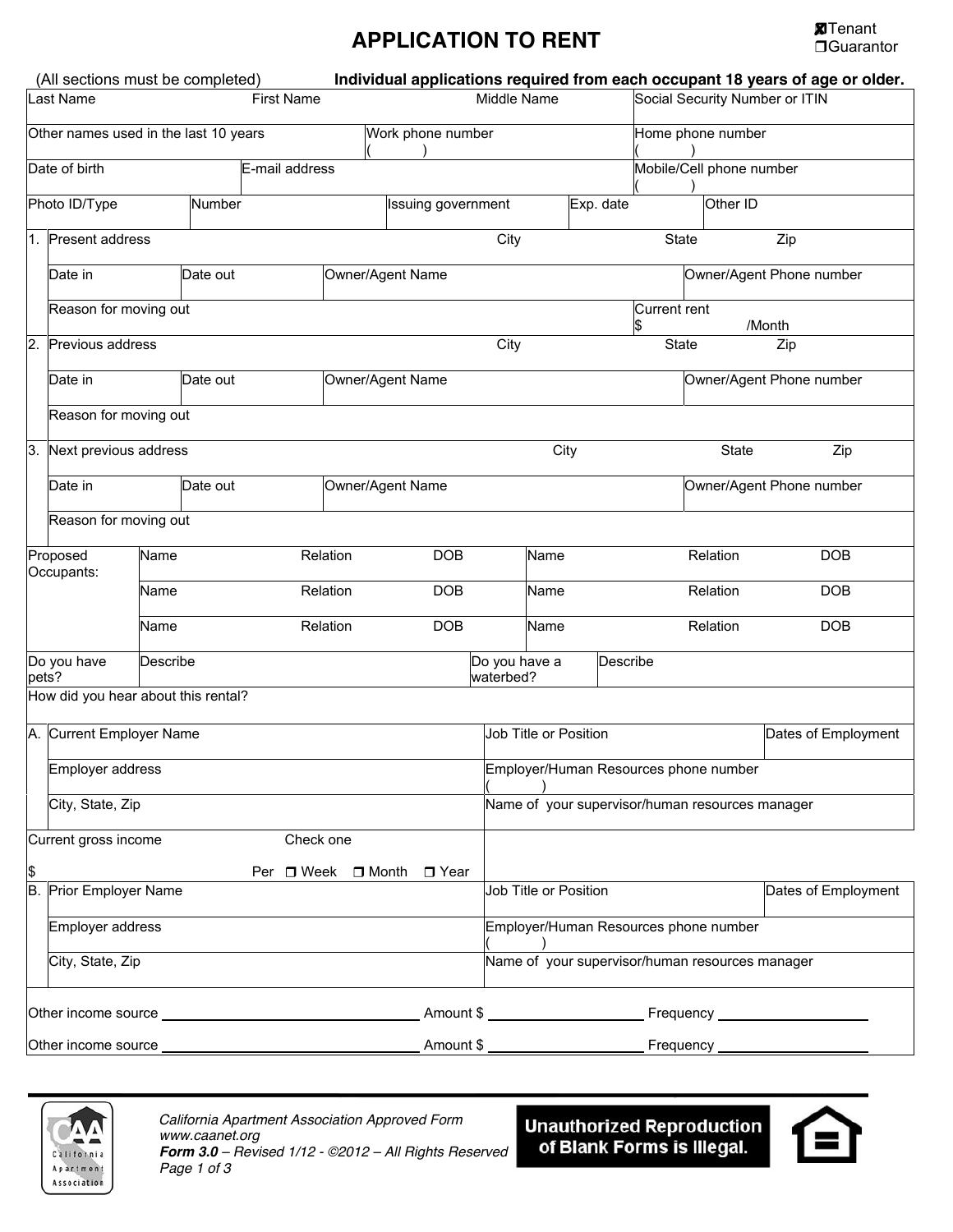| Name of your bank | <b>Branch or address</b> | <b>Account Number</b> |
|-------------------|--------------------------|-----------------------|
|                   |                          |                       |
|                   |                          |                       |
|                   |                          |                       |

|                                                                                                                                                                                                                                                                   | Please list ALL of your financial obligations below.  |                                  |                     |                           |  |  |
|-------------------------------------------------------------------------------------------------------------------------------------------------------------------------------------------------------------------------------------------------------------------|-------------------------------------------------------|----------------------------------|---------------------|---------------------------|--|--|
| <b>Name of Creditor</b>                                                                                                                                                                                                                                           | <b>Address</b>                                        |                                  | <b>Phone Number</b> | <b>Monthly Pymt. Amt.</b> |  |  |
|                                                                                                                                                                                                                                                                   |                                                       |                                  |                     |                           |  |  |
|                                                                                                                                                                                                                                                                   |                                                       |                                  |                     |                           |  |  |
|                                                                                                                                                                                                                                                                   |                                                       |                                  |                     |                           |  |  |
|                                                                                                                                                                                                                                                                   |                                                       |                                  |                     |                           |  |  |
|                                                                                                                                                                                                                                                                   |                                                       |                                  |                     |                           |  |  |
|                                                                                                                                                                                                                                                                   |                                                       |                                  |                     |                           |  |  |
|                                                                                                                                                                                                                                                                   |                                                       |                                  |                     |                           |  |  |
|                                                                                                                                                                                                                                                                   |                                                       |                                  |                     |                           |  |  |
| In case of emergency, notify:                                                                                                                                                                                                                                     | Address: Street, City, State, Zip                     |                                  | Relationship        | <b>Phone</b>              |  |  |
| 1.                                                                                                                                                                                                                                                                |                                                       |                                  |                     |                           |  |  |
| $\overline{2}$ .                                                                                                                                                                                                                                                  |                                                       |                                  |                     |                           |  |  |
|                                                                                                                                                                                                                                                                   |                                                       |                                  |                     |                           |  |  |
| <b>Personal References:</b>                                                                                                                                                                                                                                       | Address: Street, City, State, Zip                     | Length of<br>Acquaintance        | Occupation          | <b>Phone</b>              |  |  |
| 1.                                                                                                                                                                                                                                                                |                                                       |                                  |                     |                           |  |  |
|                                                                                                                                                                                                                                                                   |                                                       |                                  |                     |                           |  |  |
| $\overline{2}$ .                                                                                                                                                                                                                                                  |                                                       |                                  |                     |                           |  |  |
|                                                                                                                                                                                                                                                                   |                                                       |                                  |                     |                           |  |  |
| Automobile: Make: __________________________________Model: __________________________Year: ____________License #: ____________________                                                                                                                            |                                                       |                                  |                     |                           |  |  |
| Automobile: Make: ________________________________Model: _______________________Year: __________License #: ____                                                                                                                                                   |                                                       |                                  |                     |                           |  |  |
|                                                                                                                                                                                                                                                                   |                                                       |                                  |                     |                           |  |  |
|                                                                                                                                                                                                                                                                   |                                                       |                                  |                     |                           |  |  |
|                                                                                                                                                                                                                                                                   |                                                       |                                  |                     |                           |  |  |
|                                                                                                                                                                                                                                                                   |                                                       |                                  |                     |                           |  |  |
| Applicant represents that all the above statements are true and correct, authorizes verification of the above items and agrees to                                                                                                                                 |                                                       |                                  |                     |                           |  |  |
| furnish additional credit references upon request. Applicant authorizes the Owner/Agent to obtain reports that may include credit                                                                                                                                 |                                                       |                                  |                     |                           |  |  |
| reports, unlawful detainer (eviction) reports, bad check searches, social security number verification, fraud warnings, previous<br>tenant history and employment history. Applicant consents to allow Owner/Agent to disclose tenancy information to previous or |                                                       |                                  |                     |                           |  |  |
| subsequent Owners/Agents.                                                                                                                                                                                                                                         |                                                       |                                  |                     |                           |  |  |
| Owner/Agent will require a payment of \$ 35.00 with the state is to be used to screen Applicant.                                                                                                                                                                  |                                                       |                                  |                     |                           |  |  |
|                                                                                                                                                                                                                                                                   |                                                       |                                  |                     |                           |  |  |
| The amount charged is itemized as follows:                                                                                                                                                                                                                        |                                                       |                                  |                     |                           |  |  |
| 1. Actual cost of credit report, unlawful detainer (eviction) search, and/or other screening reports \$27.50<br>2. Cost to obtain, process and verify screening information (may include staff time and other soft costs) \$7.50                                  |                                                       |                                  |                     |                           |  |  |
| 3. Total fee charged \$ 35.00                                                                                                                                                                                                                                     |                                                       |                                  |                     |                           |  |  |
| The undersigned is applying to rent the premises designated as:                                                                                                                                                                                                   |                                                       |                                  |                     |                           |  |  |
|                                                                                                                                                                                                                                                                   |                                                       |                                  |                     |                           |  |  |
|                                                                                                                                                                                                                                                                   |                                                       |                                  |                     |                           |  |  |
| The rent for which is \$ ___________ per __ Month ___. Upon approval of this application, and execution of a rental/lease agreement, the<br>applicant shall pay all sums due, including required security deposit of \$_____________, before occupancy.           |                                                       |                                  |                     |                           |  |  |
| <b>Date</b>                                                                                                                                                                                                                                                       | Applicant (signature required)                        |                                  |                     |                           |  |  |
|                                                                                                                                                                                                                                                                   |                                                       |                                  |                     |                           |  |  |
| www.caanet.org                                                                                                                                                                                                                                                    | California Apartment Association Approved Form        | <b>Unauthorized Reproduction</b> |                     |                           |  |  |
| California                                                                                                                                                                                                                                                        | Form 3.0 - Revised 1/12 - @2012 - All Rights Reserved | of Blank Forms is Illegal.       |                     |                           |  |  |

*California Apartment Association Approved Form www.caanet.org Form 3.0 – Revised 1/12 - ©2012 – All Rights Reserved Page 2 of 3*